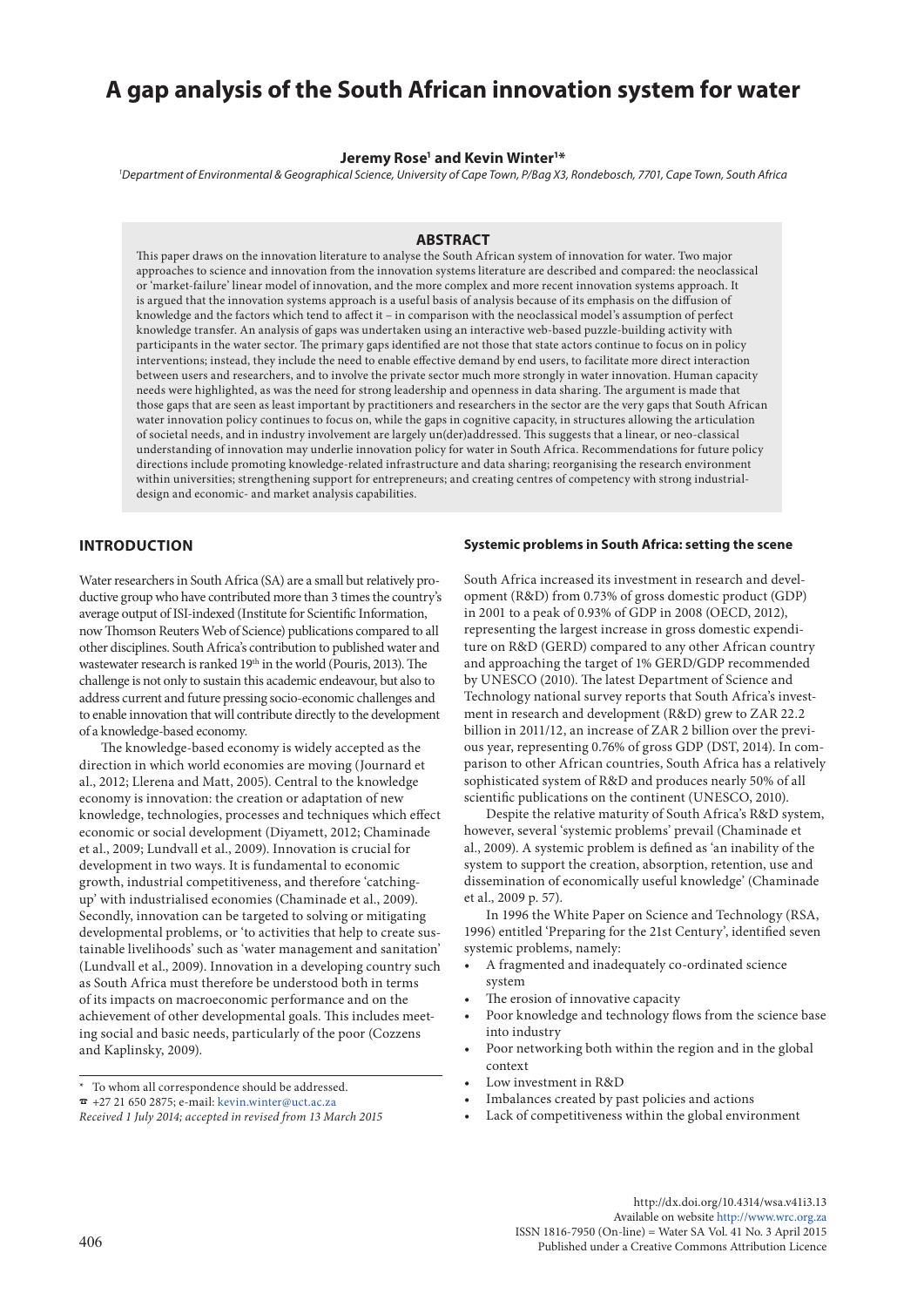In 2002 the South African Government adopted the National Research and Development Strategy (RSA, 2002) in an attempt to address the failures identified in the White Paper. The strategy aimed to promote South Africa's competitiveness, to develop synergies among the public and private components of the science system, to develop human resources and build R&D capacity, and to achieve an investment ratio of 1% GERD/GDP. The South African Research Chairs Initiative and the Centres of Excellence programme were among the projects established under the strategy.

Eight years later, the Department of Science and Technology's Ten-Year Innovation Plan (2008–2018) (DST, 2008), entitled 'Innovation towards a knowledge-based economy'*,* likewise sought to address the systemic failures described previously. More recently the National Development Plan (NDP), with its overall aims of eliminating poverty and reducing inequality (RSA, 2012), includes some discussion on R&D. The NDP identifies many of the same systemic problems, and focuses on the needs for improved higher education, strengthened human capacity, improved linkages between the needs of business and the outputs of innovation, and the need for better partnerships between government and the private sector so as to raise the level of R&D that is required to support a modern economy. As a forerunner to the NDP Report, the Government established a Commission to formulate a 'Diagnostic Report' (2011) to examine South Africa's achievements and shortcomings since 1994. The overriding conclusions of the report were twofold: the general failure to implement policies; and the lack of broad partnerships.

This sequence of plans and strategies, spanning nearly 20 years, highlights systemic failures in innovation in South Africa. It highlights recurring themes, namely the limited capacity to innovate; the poor flow of knowledge and technology from science to industry and business; the relatively low investment in R&D; and a lack of competitiveness within the global environment.

# **A conceptual framework for innovation**

In this study **innovation** is broadly understood as the creation or adaptation of new or existing knowledge, technologies and techniques to solve social or economic problems or bring about economic growth (Diyamett, 2012; Rose, 2012; Chaminade et al., 2009; Lundvall et al., 2009). The definition incorporates **science** (ordered, systematic intellectual knowledge generation) (Foray, 2004), **technology** (the application of this knowledge in physical artefacts and processes), and the supporting processes of commercialisation, marketing, administration and management that result in the diffusion of knowledge into society (Rose, 2012). It is different from R&D in that it entails the diffusion and implementation, not simply the creation, of a new technology or technique. Innovation in the water sector is the generation of knowledge, the development of related technologies and their diffusion into the economy and society, meeting the needs of society and the environment.

In South Africa, as elsewhere, there is a pressing need for real breakthroughs in both the scale and quality of water and wastewater services. Thomas and Ford (2005) contend that there is a crisis of innovation within water and wastewater industries worldwide and a ubiquitously short-term view of the developmental needs in water management. Commentators have identified a 'knowledge chasm'(Pouris, 2013) in innovation in South Africa, in which researchers and society are separated by a lack of knowledge transfer and learning.

Historically, innovation has been approached in two distinct ways in theory and policy development: the market-failure or neoclassical approach, and the innovation systems approach. These two approaches offer different ways of understanding innovation in a given context, both in conceptualising problems and in determining innovation policies. The neoclassical approach, which arose in the 1960s, is based on the work of Nelson(1959) and Arrow(1962), for whom innovation is essentially a linear activity. The second approach to innovation is a more recent one in which the linear understanding of innovation is rejected (Lundvall, 1988; Freeman, 1981). Instead, innovation occurs in complex systems, which change and evolve, and are highly specific to context.

#### **The neoclassical or research-based approach**

The neoclassical model is primarily about the creation of new knowledge. Innovation is essentially a linear process: knowledge (information) is produced by scientists and researchers, communicated in codified ways, and then becomes an input for other economic activities 'downstream' (Bach and Matt, 2005). Science and technology are central, and the approach is 'based upon experimentation (typically in labs), formalization, and codification of the identified knowledge' (Lundvall, 2009). Innovative activity uses inputs, such as knowledge, to produce a particular output, such as a technology. Knowledge and technology can be reduced to information. Information is codified and generic, accessible and easily adaptable, and can be transferred without significant cost (Cohendet and Meyer-Krahmer, 2005). However the 'output' of innovation is uncertain and may take a long time to reach the market place. Both the costs and the risks of innovation are high, because of uncertainty both in the final outcome of the innovative activity and in the level of demand for the output. Once it is realised, the output might be beneficial to competitors and consumers who benefit without necessarily paying for the innovation. In economic terms, it is a non-excludable and non-rival good. The rate of return for any individual innovator is therefore too low to allow further investment, although the rest of society may benefit. This potentially reduces any incentive to innovate (Cohendet and Meyer-Krahmer, 2005), causing a situation referred to as 'market failure'. Market failure is the central tenet of the neoclassical approach as opposed to an innovation systems approach. As Chaminade et al. (2009 p.363) put it, the 'uncertainty, appropriability and indivisibility that characterise scientific knowledge will lead to an underinvestment in R&D by private actors, thus justifying the intervention by the government'. In order to counteract or reduce the risk of market failure, governments and state institutions typically intervene in the following ways.

The state may intervene to improve information about demand (to reduce the risk and uncertainty for innovators) or supply (to give the market better access to innovations) (Bach and Matt, 2005). It may also use what David (1993) refers to as 'the three P's': public **patronage** (research grants, subsidies, tax credits etc.), state **procurement** or production (i.e. the state carries out innovative activity, or orders innovative outputs) and the creation of intellectual **property** systems. Under the neoclassical framework, these policy actions are expected to improve the allocation of resources to an innovation optimum, a state of equilibrium. The neoclassical approach is criticised because its linear concept of innovation causes an overemphasis on R&D while ignoring the uncertainties associated with the process (Chaminade, 2009).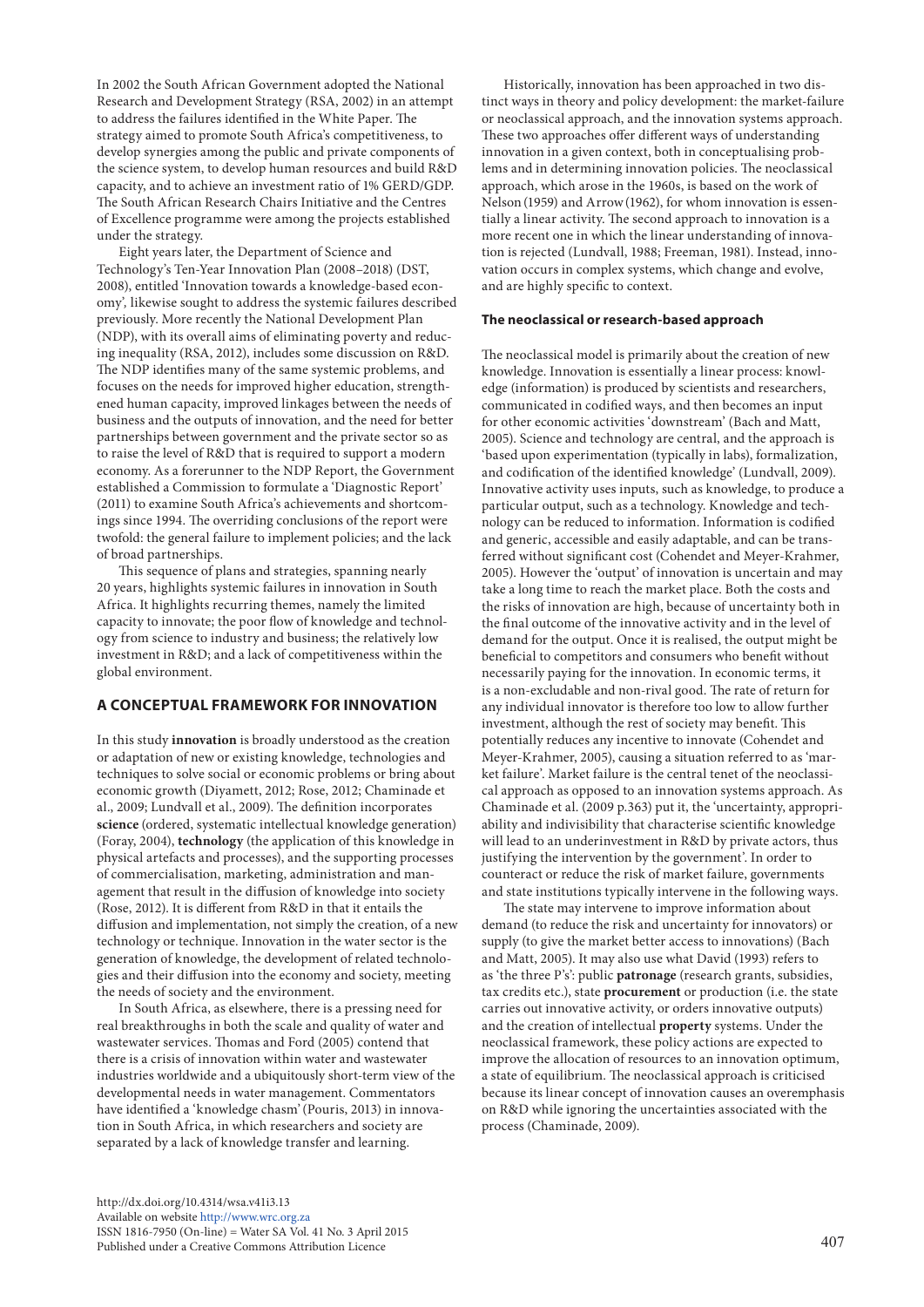#### **The innovation systems approach**

The innovation systems (IS) approach arose in response to some of the problems identified within the neoclassical framework, particularly in its empirical applications. The central tenet of the IS approach is of course the conceptualisation of innovation as a system and not a linear process.

Innovation systems comprise individual actors and organisations which bring about innovation through their relationships with one another. Innovation is not, in this approach, something which an individual accomplishes alone if given the right inputs of skills, investment and incentive. Rather, innovation incorporates both traditional R&D activities and the diffusion of technologies through society, and all of the factors which influence these (Rose, 2012). In addition, knowledge is seen as having both transferable and tacit dimensions because it is not necessarily easily or wholly transferable. Learning, whether by individuals or organisations, becomes an important process in an innovation system. Knowledge and learning, in this framework, may increasingly be in the form that is envisioned as 'Mode 2': that is, distributed, context-specific and democratised(Gibbons et al., 1994) and taking place in a society that is increasingly 'knowledge-oriented' (Cohendet and Meyer-Krahmer, 2005), where the diffusion of knowledge is supported by information technology and the growth of service industries.

Unlike the neoclassical approach, the innovation systems framework does not envision any kind of 'optimum' state of innovation. Instead, the system is in constant evolution which follows some form of trajectory (Bach and Matt, 2005). Although there is no optimality, it is sometimes possible to assess whether one situation is preferable to another, based on actual outcomes rather than forecasts. The state's role, in contrast to the relatively simple 'three P's', is more nuanced and focused on addressing specific systemic problems. The basic principle of state involvement is to aid the development of learning capacity on the part of organisations and individuals, and to provide conditions that are conducive to the use of this capacity in innovative activity (Bach and Matt, 2005). Different policy actions adapted to the context and applied in an experimental and adaptive manner are required (Chaminade, 2009). They may include the promotion of knowledge-related infrastructure, provision of support to communities of knowledge, reinforcement and adaptation of the education system, adaptation of the property rights system to take into account the nature of knowledge, and support for infant enterprises (Bach and Matt, 2005).

The most significant challenge with the innovation systems framework is its application to the developing world. It assumes an established innovation system, having arisen largely in the context of the strong market economies of Europe, North America and Japan. Weaknesses in developing contexts include a lack of clearcut market mechanisms for consumers to express their innovation needs, coupled with poor innovation infrastructure and low levels of education and income (Diyamett, 2012). Thus, an innovation systems analysis of developing countries must take into account a 'systems building' approach as well as an analysis of what already exists (Pant and Hambly-Odame, 2012).

#### **Choosing an approach: neoclassical and innovation systems**

The neoclassical approach offers a high level of internal coherence and inherent linear logic, and has been the dominant framework for several decades (Bach and Matt, 2005). Science and innovation policies largely emphasise linear relationships between science and society (Pant and Hambly-Odame, 2012). As a result, the focus of traditional research, technology and development policies has been on the 'conditions of production of new knowledge, and not on the ways that the knowledge is assimilated and diffused through society' (Cohendet and Meyer-Krahmer, 2005). Under the neoclassical framework, knowledge is assumed to be easily assimilated without significant costs, but this can lead to a restricted and restrictive understanding of knowledge since it reduces knowledge to mere information while ignoring its tacit, cumulative, pathdependent and contextual aspects (Cohendet and Meyer-Krahmer, 2005). 'Knowledge has a unique property' in that 'it always and only exists in the minds of individuals' (Metcalfe, 2005). Thus, all knowledge is tacit and its codification is only ever an imperfect public representation. It follows that the neoclassical understanding of knowledge is flawed since knowledge cannot be entirely freely or perfectly transmitted, it cannot be either entirely non-rival or entirely non-excludable. Thus, the notion of market failure, which rests upon an understanding of knowledge as instantaneously and completely shared, is limited (Metcalfe, 2005). In contrast, the innovation systems framework views knowledge as tacit and imperfectly transferred, thereby highlighting the role of learning as vital to innovation. Therefore it has a much broader scope than the neoclassical framework, by addressing problems of assimilation and diffusion of innovations in addition to problems of knowledge creation.

The linear logic of the neoclassical framework is appealing – science 'pushes' and the market 'pulls', and physical resources (particularly their allocation) are the crucial factor for innovation. However this is simplistic, especially given the flaws in the market-failure basis of the framework. It also tends to downplay the specific institutional frameworks in which innovative activities take place (Chaminade, 2009). It is for these reasons that Metcalfe (2005) argues that the 'market-failure framework', despite its formal elegance, is an empty box. It also explains why the innovation systems framework emerged in response to some of problems (Chaminade, 2009). In theory, there is an apparent consensus around the need for a systems approach to innovation policy. In most cases, however, the neoclassical framework is dominant in practice.

#### **Bridging the gaps**

An innovation system is usually described by analysing either its **components** (the organisations and institutions involved), its **functions** (such as R&D, the creation of new knowledge, competence building, formation of new product markets, creation and change of organisations, networking, and incubating activities) or its **processes** (learning, competence-building, and selection). However, innovation systems are highly contextual and, in an innovation systems framework, there is no 'optimal state' with which to compare a given system (Bach and Matt, 2005). Analysis of a given system, therefore, must have reference to the system failures or 'gaps' that hinder the innovation process in that system. It cannot be achieved by direct comparison with other systems or a theoretical checklist of some kind. Lorentzen(2012) argues that 'it is important to understand which part of the system is dysfunctional or inert, thus holding back overall system performance.' Analysing an innovation system requires a discussion of 'failures' in the system – gaps and problems that hinder or prevent effective innovation (Cohendet and Meyer-Krahmer, 2005).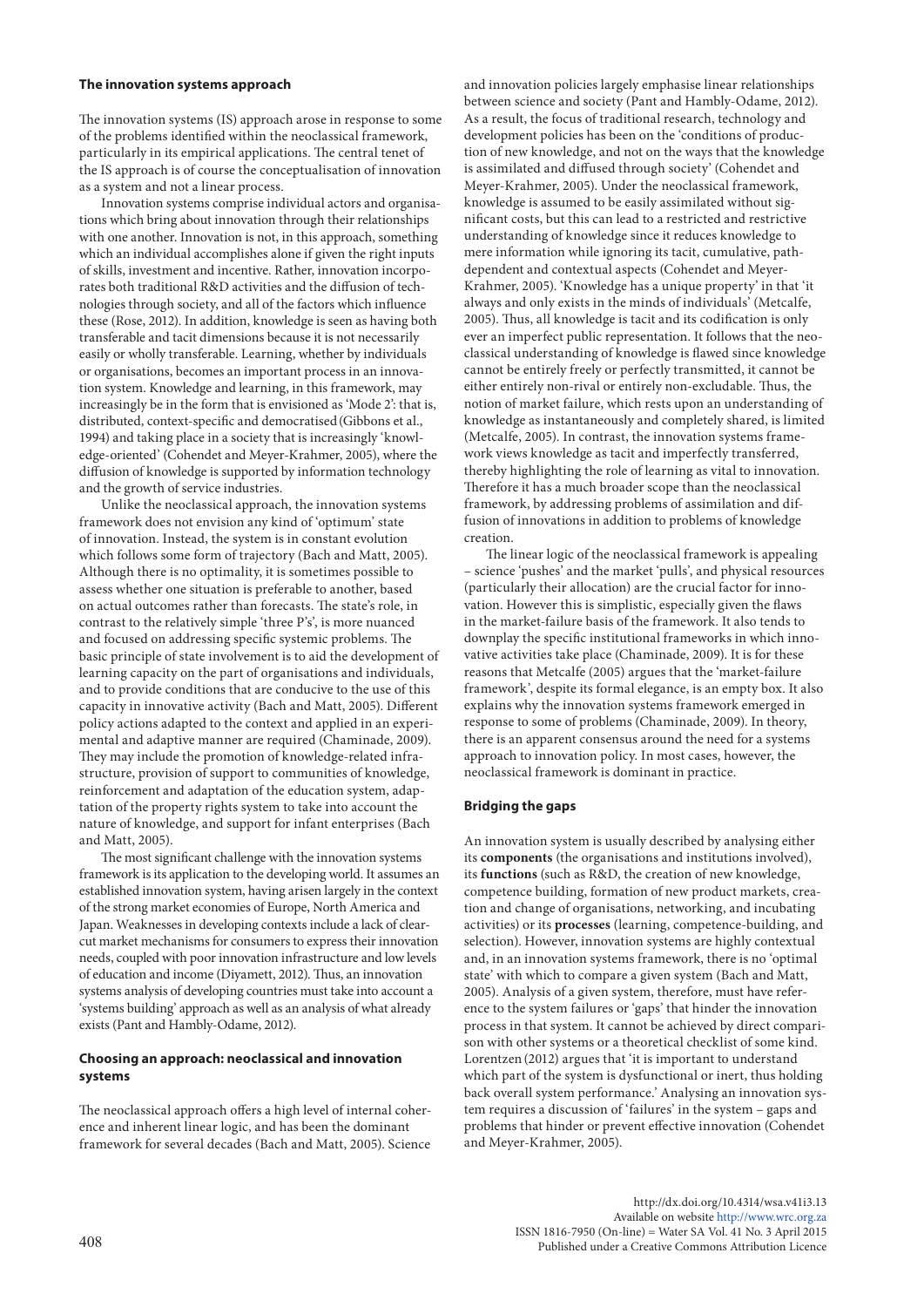#### *Gaps*

Central to innovation policy is the notion of 'system failures' (Chaminade, 2009). The terminology of 'failures' is adopted by many authors for simplicity, but in the context of this study it is equally appropriate to use the terms 'gaps' or 'holes' (Bach and Matt, 2005). 'Failure' implies a 'mythical optimum' against which to compare an actual system. Thus gaps are classified as relating to the *components* or the *functioning* of the system (Bach and Matt, 2005) or relating to the process of innovation.

Component gaps could relate to a deficiency in certain types of organisations (for instance, in research institutions or in infrastructure) or to a deficiency of competences within organisations – human, organisational or technological – reflected in a limited capacity to learn (Chaminade et al., 2009). They also include 'network problems', or the failure to engage in interactive learning. Potential component gaps arise from a lack of coordination between different agents and groups of agents, or a lack of appropriate institutions to allow for collective creation of knowledge (Bach and Matt, 2005). Gaps in system dynamics are more difficult to describe or analyse because they relate to problems of transition through or between paradigms, and are caused by a lack of sufficient capabilities on the part of system actors or by poor selection processesin which organisations or technologies are maintained too long or eliminated too rapidly. Bach and Matt (2005) identify two other forms of gap: gaps in knowledge processing which are connected to institutional problems in codifying knowledge and transfer between organisations; and gaps caused by exploitation or exploration failures, essentially the failure to dedicate resources to the right innovative efforts.

Chaminade et al. (2009) acknowledge that innovation systems in developing countries may face different challenges. They suggest that innovation systems in less developed economies should be conceptualised as emerging and in a state of development, because only some of the 'building blocks' are in place and interactions between elements are still in formation. The 'gaps' discussed above offer a useful way in which to analyse an innovation system, and will be used in this study as a point of reference in the analysis of the innovation system for water in South Africa.

#### **METHODS**

#### **Measuring innovation**

R&D indicators of financial and human resource inputs, as a common proxy for the measurement of innovation (OCED, 2002; 2012), provide a limited picture of South Africa's innovation system for water. They are based largely upon a linear understanding of innovation reminiscent of the neoclassical model discussed above. Their primary usefulness is in their standardisation and comparability across countries and systems: in addressing the particular gaps in a given sectoral innovation system, they address one aspect only of a complex system. In this study, we utilised a more conceptual approach, based upon the innovation systems model.

#### **'Gaps puzzle' tool: perceptions of gaps**

The interactive web-based 'gaps puzzle' tool was designed and built to create an understanding of the systemic aspects of the innovation system. In particular, the tool aimed to elicit an understanding of the players or actors involved in an innovation system; the practices or functions of innovation; and the

impacts and outcomes of innovation. Such an understanding cannot be gleaned from written policy alone – as Mani (2004) notes of South Africa, 'considerable sophistication in innovation policy formation' does not translate to an effective innovation system. Neither can an understanding be gained from analysis of R&D statistics alone, which give (at best) a numerical 'snapshot' of actors and certain linkages between them. An understanding of systemic failures requires a broader-based approach, including the perspectives of actors themselves.

The initial specifications for the tool used in this study were developed in collaboration with three expert reference groups, including participants from national, provincial, and local government, from higher education, and from the Water Research Commission. Dubbed the 'gaps puzzle', the tool took the form of a simple game requiring the placement of building blocks onto a grid. Participants chose building blocks bearing descriptors of different aspects of the innovation system, under the overarching categories of 'players', 'practices', and 'outcomes'. They then placed the blocks into a grid, choosing the appropriate row based on *importance* or *desirability* for a strong innovation system. Once a block was placed, participants chose a colour (green, yellow or red) based upon the perceived current state of that innovation system. Apart from choosing predefined blocks, participants could also create their own. The tool was designed to be interactive and intuitive; a simple bar graph gave instant feedback on the choices made by participants so that they could immeditately see the consequences of their choices. In this way, two simple pieces of information were obtained about each aspect of the innovation system: its importance (in an ideal state) and its strength (in a current state). The combination of these two factors, it is argued, gives a conceptual and qualitative understanding of systemic gaps in SA's innovation system for water.

This tool was hosted online and web links were distributed to a database of 836 individuals in the water sector in SA, compiled in an earlier study (Siebrits et al., 2014). The use of the tool was approved by the University of Cape Town's Science Faculty Ethics Committee. It was piloted with a small reference group, who gave critical feedback, before being administered for a limited period of 10 days with the full set of recipients. A full list of the building blocks from which participants chose is given in Tables 1 to 3.

Results from the tool were collected in an online database. No connection was made between the participant's identity and their submission, although participants were asked to identify the sector in which they worked (public, private, NGO, or education), and how many years of experience they had in the water sector. Based on the choice of the row in which a particular block was placed, a numerical weighting was assigned to that block – see Table 4. Colour choices were also weighted – see Table 5. The weightings assigned to each block were used to calculate average levels of *importance* and *effectiveness* (players and practices) and of *desirability* and *nearness* (outcomes), across the entire sample. Blocks selected by less than 5% of the sample were ignored, to correct for the potentially skewing effect of only a few participants selecting a particular block. Relative 'scores' of gaps were calculated by multiplying the (non-weighted) averages of *importance* and *effectiveness* by one another. A block ranked as 'most important' and 'very effective' would have a low gap score in comparison with one ranked 'most important' and 'ineffective'. In contrast, a block ranked as 'less important' and 'effective' would have a low gap score. This allowed for an overall ranking of gaps as identified by participants.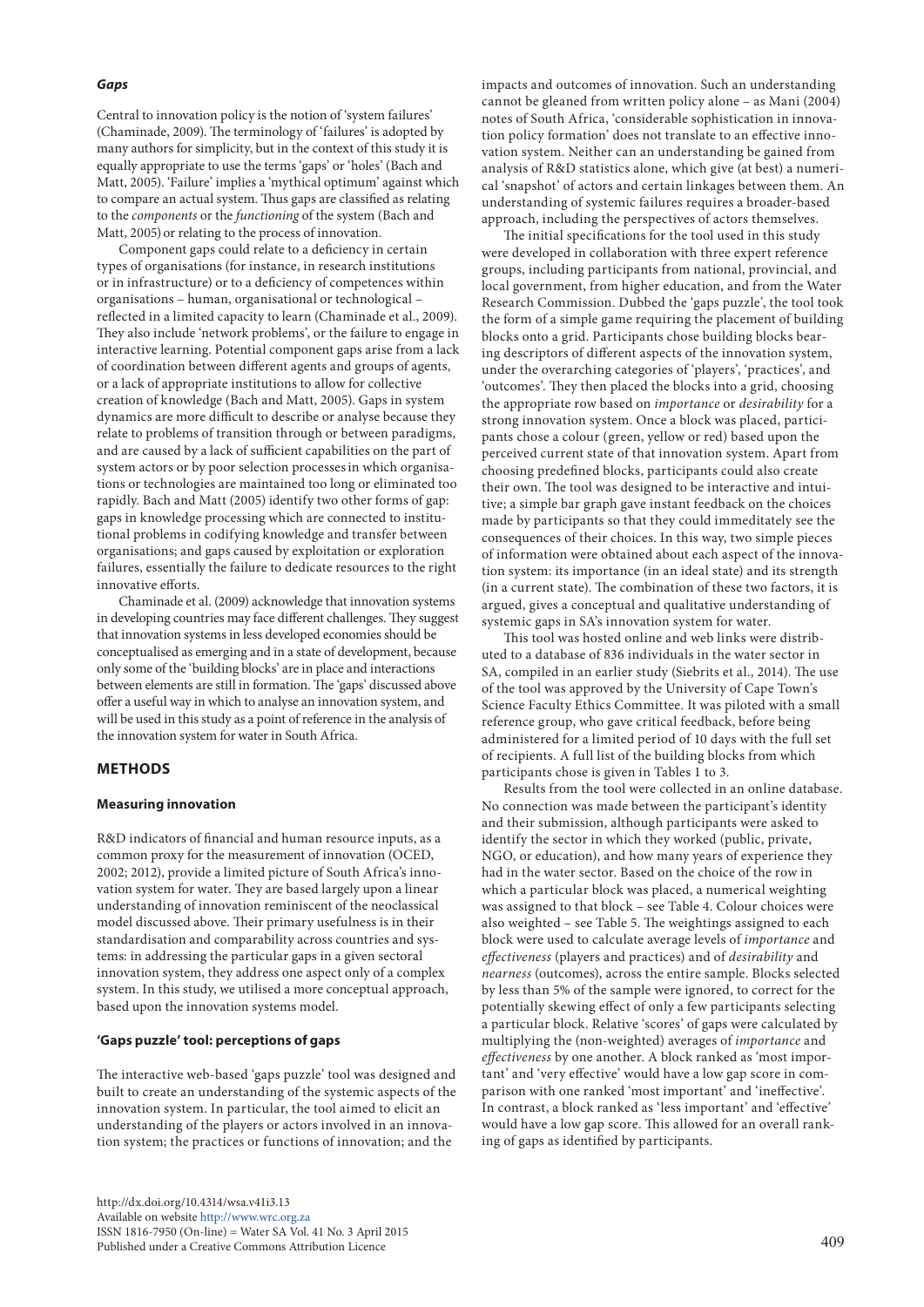| Table 1<br><b>Players building blocks</b> |                                                                                             |  |  |
|-------------------------------------------|---------------------------------------------------------------------------------------------|--|--|
| <b>Broad categorisation</b>               | <b>Building blocks</b>                                                                      |  |  |
| Individual researchers                    | Researchers, champions, citizens                                                            |  |  |
| Research groupings                        | Research alliances, centres of excellence, innovation hubs, research units, NGOs, end users |  |  |
| Research support                          | Government officials, citizens, politicians, research support teams, sponsors, mentors      |  |  |
| Research marketers                        | Marketers                                                                                   |  |  |
| Knowledge creators                        | Academics                                                                                   |  |  |
| Product developers                        | Business, industry, entrepreneurs                                                           |  |  |

| Table 2<br><b>Practices building blocks</b> |                                                                                                                                                                                                    |  |  |
|---------------------------------------------|----------------------------------------------------------------------------------------------------------------------------------------------------------------------------------------------------|--|--|
| <b>Broad categorisation</b>                 | <b>Building blocks</b>                                                                                                                                                                             |  |  |
| Funding support                             | Financial support, returns of research investments, incentivised funding                                                                                                                           |  |  |
| Education & training                        | Leadership, appropriate curriculum, student bursaries                                                                                                                                              |  |  |
| Strategic research                          | Commissioned research, setting priorities                                                                                                                                                          |  |  |
| Needs focus                                 | Research for implementation, applied research, responding to national strategies                                                                                                                   |  |  |
| Human capacity                              | Strengthening human capacity, building research skills                                                                                                                                             |  |  |
| Institutional support                       | Data sharing, providing real world space for research, incentives,                                                                                                                                 |  |  |
| Relationships                               | Consortiums, creating centres of excellence, marketing of research products, peer review processes, build-<br>ing research alliances, inclusion of citizen science, public relations and marketing |  |  |

| Table 3<br><b>Outcomes building blocks</b> |                                                                                                                                |  |  |
|--------------------------------------------|--------------------------------------------------------------------------------------------------------------------------------|--|--|
| <b>Broad categorisation</b>                | <b>Building blocks</b>                                                                                                         |  |  |
| Knowledge diffusion                        | Knowledge management, communication of knowledge, Information about research                                                   |  |  |
| Knowledge impact                           | Research exemplars, use and value of research                                                                                  |  |  |
| Knowledge creation                         | Knowledge generation                                                                                                           |  |  |
| Intangible assets                          | Job creation, informing decision making, strengthening human capacity, encouraging curiosity, desire to<br>learn more          |  |  |
| Creative creating goods & services         | Commercialisation of research products, achieving efficient funding models                                                     |  |  |
| Alignment with national agenda             | Improving economy, contributing to development, research for sustainability, improving livelihoods, bet-<br>terment of society |  |  |

| Table 4<br>Weightings assigned to row choices in the 'Gaps' web tool |           |                      |                        |                       |
|----------------------------------------------------------------------|-----------|----------------------|------------------------|-----------------------|
| <b>Row</b>                                                           | Weighting | <b>Players label</b> | <b>Practices label</b> | <b>Outcomes label</b> |
| Top                                                                  |           | Most important       | Most important         | Most desirable        |
| 2 <sup>nd</sup>                                                      |           | Very Important       | Very Important         | Very Desirable        |
| 3 <sup>rd</sup>                                                      |           | Important            | Important              | Desirable             |
| <b>Bottom</b>                                                        |           | Less Important       | Less Important         | Less Desirable        |

| Table 5<br>Weightings assigned to colour choices in the 'Gaps' web tool |           |                      |                        |                       |
|-------------------------------------------------------------------------|-----------|----------------------|------------------------|-----------------------|
| Colour                                                                  | Weighting | <b>Players label</b> | <b>Practices label</b> | <b>Outcomes label</b> |
| Red                                                                     |           | Ineffective          | Ineffective            | Very far              |
| Yellow                                                                  |           | Not very effective   | Not very effective     | Not very close        |
| Light green                                                             | 0.5       | Effective            | Effective              | Close                 |
| Dark green                                                              |           | Very effective       | Very effective         | Very close            |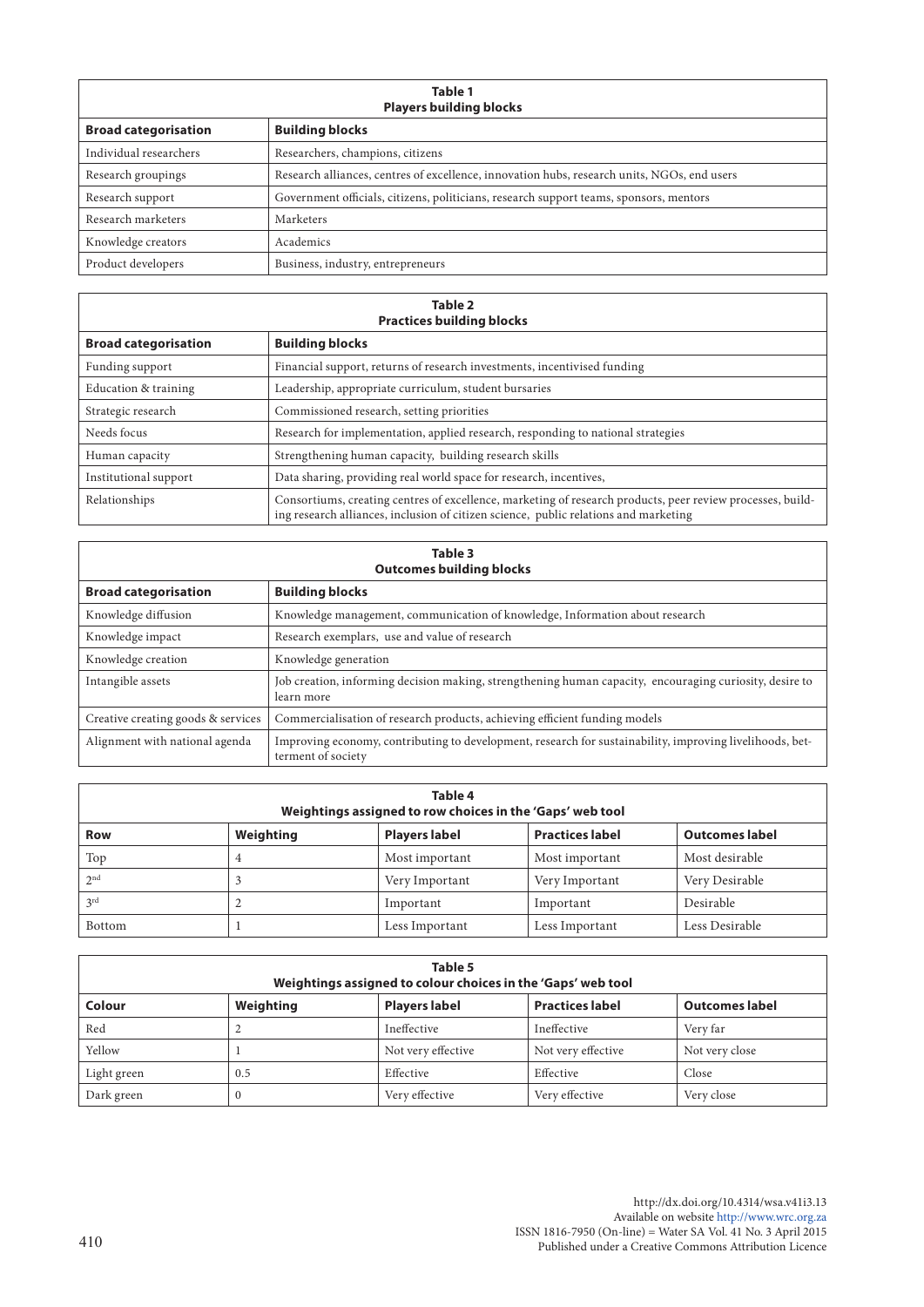#### **Identifying the gaps**

The 'gaps puzzle' web tool had a response rate of 134 individuals, or 16%. Nearly 50% of the respondents had between 0 and 5 vears' experience in the water sector, with  $42\%$  ( $n = 57$ ) being in the private sector;  $32\%$  ( $n = 43$ ) from higher education institutions; 21% (*n* = 29) from the public sector; and slightly fewer than  $4\%$  ( $n = 5$ ) from non-governmental or community-based organisations (NGOs or CBOs).

# *Players: actors within the system*

In total 19 items were identified as possible gaps in the 'Players' category (Fig. 1). The largest gaps in 'Players' were identified as 'Government officials' and 'Politicians'. The high *importance* ranking given to politicians and government officials was contrasted with a low *effectiveness* ranking of these same actors. 'End users' constituted the next greatest gap, followed by actors in industry and private citizens. The smallest gaps were in 'Research support teams', 'Research units', Centres of Excellence and 'Researchers'. The perceptions offered by the respondents suggest that the obvious 'actors' within an innovation system are already in place (e.g. researchers, research units, Centres of Excellence), but there are gaps in national leadership, political will, and consideration of the needs of end-users, and limited partnerships between industry and research activity. The limited contribution or involvement of citizens was identified as problematic by all four sectors represented in the database (i.e. education, NGO, private and public sector respondents).

# *Practices*

The largest gaps in 'Practices', where items of high *importance* contrasted with low *effectiveness*, were perceived as 'Leadership' and 'Strengthening human capacity', (Fig. 2). These two gaps received the strongest support from the public and private sectors. 'Data sharing' constituted the next greatest gap, followed by 'Public relations'. The smallest gaps, conversely, related to 'Study incentives' and 'Student bursaries', 'Centres of Excellence', 'Research alliances', and 'Commissioned research'.

### *Outcomes*

The ranking of blocks relating to 'Outcomes' was according to *desirability* and *nearness* rather than *importance* and *effectiveness*. The largest gaps in 'Outcomes' were in 'Improving livelihoods' and in 'Job creation' (Fig. 3). 'Economic improvement' constituted the next greatest gap in 'Outcomes', followed by 'Societal benefits' and 'Sustainability'. The smallest perceived gaps included 'Knowledge generation' and 'Information about research'.

# **DISCUSSION**

Annual reports and strategic plans available for the NRF (2008), DST (2014), WRC (2012) and TIA (2012) suggest that the language of innovation systems has taken firm root in South African policy. References to innovation and to national systems of innovation (NSI) abound, and much of the terminology used is reminiscent of OECD publications. Indeed, the 2002 Research and Development Strategy builds upon the NSI concept in critiquing policy and setting strategic directions. The DST's Ten Year Innovation Plan (2008) similarly draws on innovation systems concepts, describing the NSI as 'central to the country's prospects for continued economic growth and socioeconomic development'.

What is unclear, however, is whether this constitutes a real shift in policy, or simply an alternative set of descriptions for very similar activities. Mani (2003) argues that the innovation



#### *Figure 1*

Ranked gaps in the Players category. The leftmost graphic shows the overall ranking of the 19 gaps *graphics on the right show the top-ranked ('biggest') gaps from each of the four respondent sectors.Ranked gaps in the Players category. The leftmost graphic shows the overall ranking of the 19 gaps selected by more than 5% of the sample. The*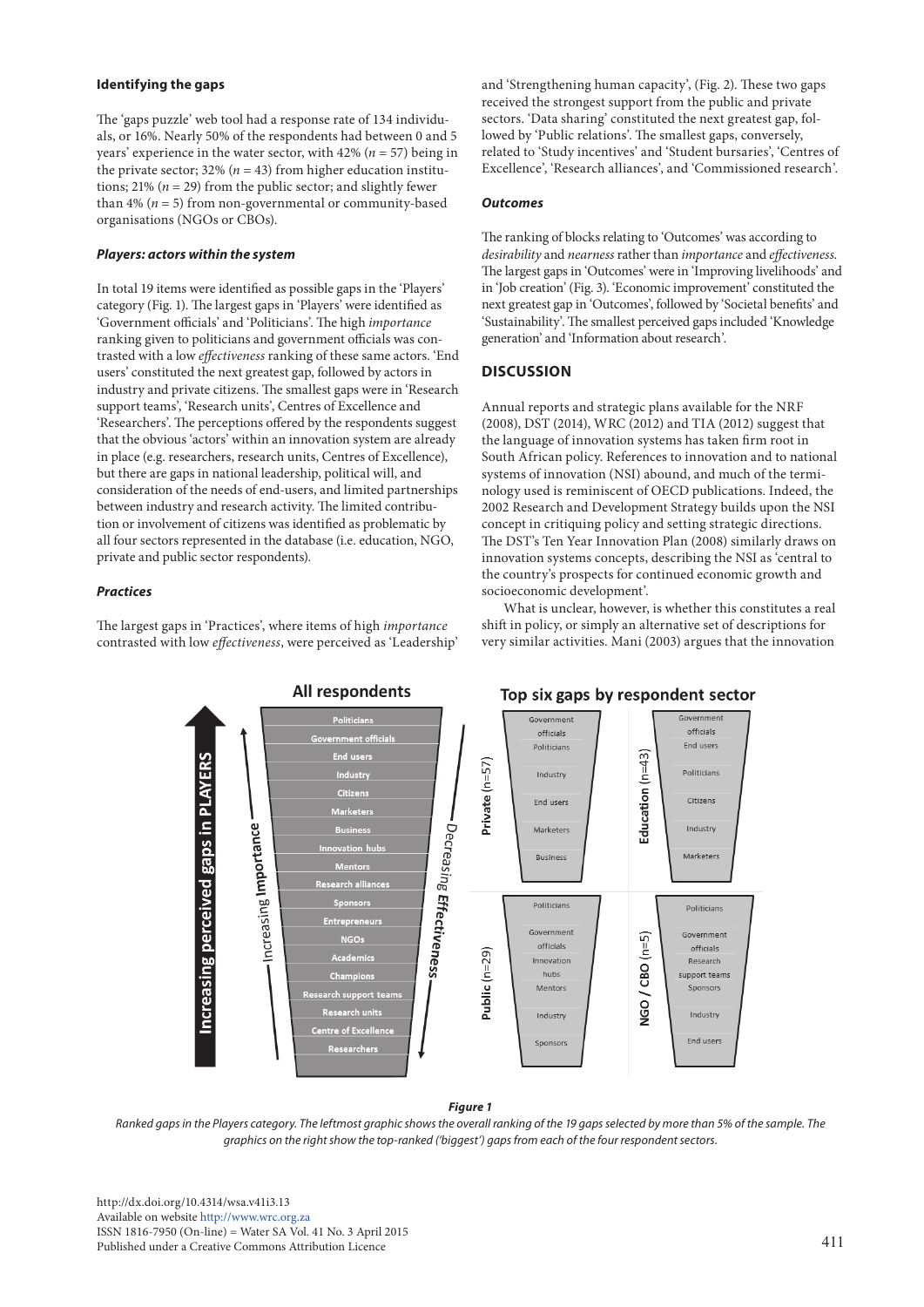

*Figure 2*

Figure 2 *Ranked gaps in the 'Practices' category. The leftmost graphic shows the overall ranking of the 20 gaps selected by more than 5% of the sample. The*  graphics on the right show the top-ranked ('biggest') gaps from each of the four respondent sectors.



*Figure 3*

graphics on the right show the top-ranked ('biggest') gaps from each of the four respondent sectors.<br>. *Ranked gaps in the 'Outcomes' category. The leftmost graphic shows the overall ranking of the 18 gaps selected by more than 5% of the sample. The* 

systems approach in South Africa exists 'more in form than in content'. Although many institutional changes have occurred since Mani's analysis, not least in the wake of the OECD's peer review of the South African Innovation System in 2006 (DST, 2012), it is an argument that bears closer analysis,

particularly in a sector-specific context. The data and views gathered in the course of this study enable an analysis of challenges to water innovation in South Africa, and of gaps in the innovation system for water.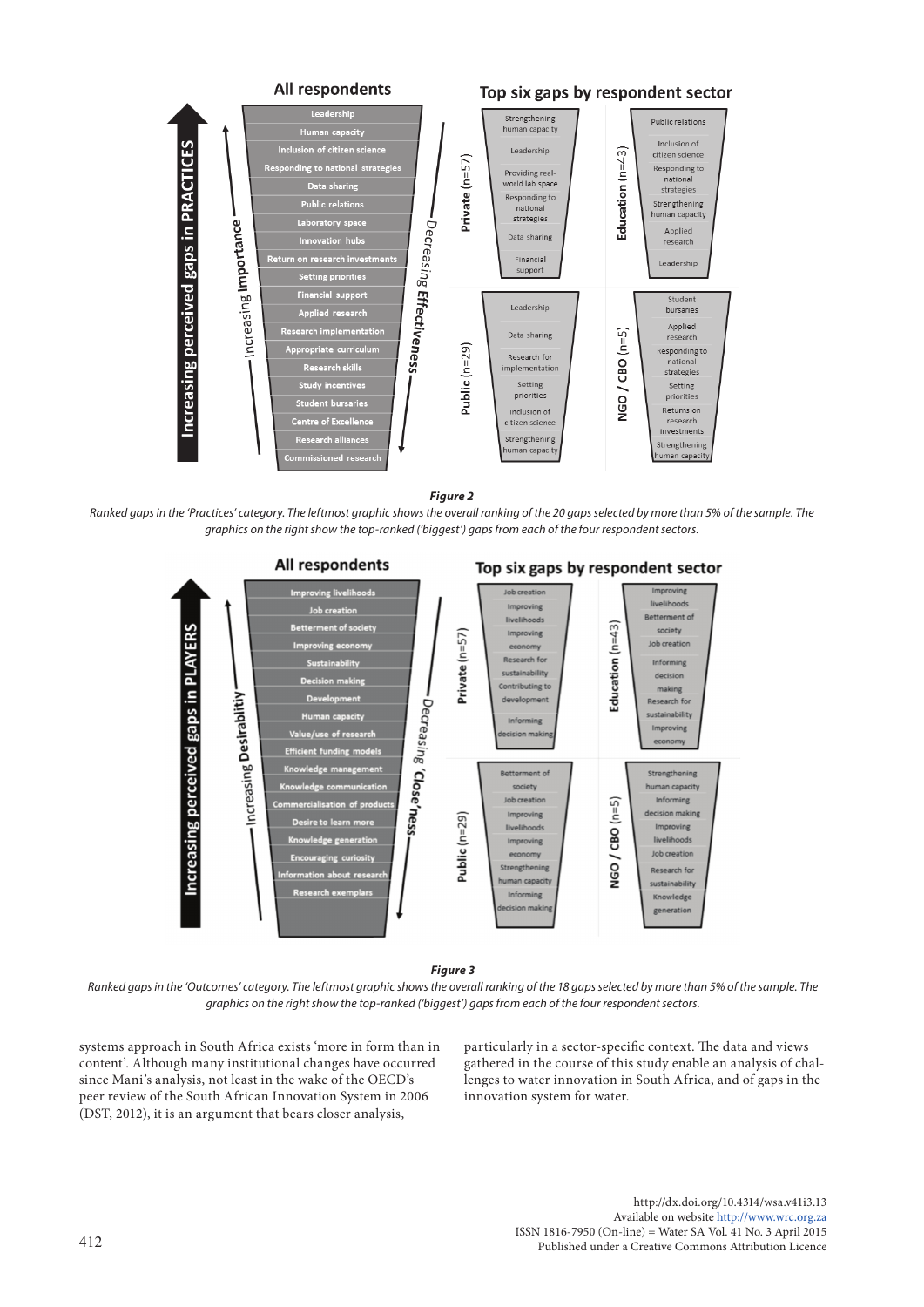| Table 6<br>Edquist's (2004) innovation system functions and SA organisations |                                                                                     |  |  |
|------------------------------------------------------------------------------|-------------------------------------------------------------------------------------|--|--|
| <b>Function (Edquist, 2004)</b>                                              | <b>Component</b>                                                                    |  |  |
| Research and development; the creation of new knowledge                      | CSIR, HSRC, Higher education institutions, consultancies, industry<br>R&D divisions |  |  |
| Competence building; education and training, human capital<br>development    | WRC, NRF, DST, DHET                                                                 |  |  |
| Formation of new product markets                                             |                                                                                     |  |  |
| Articulation of user needs                                                   |                                                                                     |  |  |
| Creation and change of organisations                                         | DST (possibly)                                                                      |  |  |
| Networking around knowledge                                                  | NRF Centres of Excellence / Research chairs                                         |  |  |
| Creation and change of institutions                                          | DST (possibly)                                                                      |  |  |
| Incubating activities                                                        | TIA (possibly)                                                                      |  |  |
| Financing of innovation                                                      | WRC, NRF, CSIR                                                                      |  |  |
| Consultancy services                                                         | CSIR, private consultancies                                                         |  |  |

#### **Actors**

Rose (2012) suggests that in an innovation system framework, innovation is influenced by many more players and organisations than just the traditional research institutions. Participants in the 'gaps puzzle' confirmed this in identifying government officials, politicians, end users, industry, and citizens as the most significant 'Players' gaps. As seen in Table 7, traditional S&T players are positioned at the bottom of the list of identified gaps. Instead, it is those involved in the governance of innovation who are singled out as most ineffective and responsible for limiting the development of innovation, followed by the end user and citizen, whose effectiveness in promoting innovation may be retarded by the 'poor market mechanisms' as described earlier by Diyamett (2012). The next-largest gap in players is amongst business and industry: limited effectiveness in innovation amongst this group may result from isolation and a lack of formal and informal networks of knowledge diffusion and support (Metcalfe, 2005).

#### **Practices**

The greatest gap in 'Practices' was identified as the strengthening of human capacity (see Table 8). Vital to any innovation system is the level of 'cognitive capacity' (Bach and Matt, 2005) its actors are able to muster. Strong human capacity is needed in order to implement knowledge generated elsewhere. Linked to both formal educational modes of learning and to 'Doing-Using-Interacting' (Cozzens and Kaplinsky, 2009) learning, levels of learning capacity determine how well knowledge is able to diffuse and be utilised, and thus the level of innovative activity that is possible. The greatest gap is also recognised as leadership. Though not elaborated on by participants, leadership is assumed to entail both strategic-direction and innovative-practice aspects. In the absence of a strong end-user voice in determining the direction of innovation, strong and visionary leadership becomes increasingly important. Data sharing was identified as another important gap in practices – in SA, data collected by public sector institutions is stored and maintained in separate, non-compatible databases. In some cases, as for instance the South African Weather Service, the organisation may charge fees for access to the data, even to other public institutions. This kind of practice may be one of the reasons why participants stressed the gap in data sharing.

Again, traditional research-oriented practices find their place at the bottom of the list; and peer review processes, research alliance building, and student bursaries are areas with little to no gap. These practices, however, are areas on which the WRC and NRF concentrate much of their effort.

# **Outcomes**

The four greatest gaps identified in desirable outcomes of innovation are interrelated – improving livelihoods, creating jobs, improving the economy, and bettering/improvements for society. These are the ultimate outcomes of any well-functioning innovation system and have particular relevance in SA's developing context. Research for sustainability, the next-largest gap, has resonance with what Thomas and Ford (2005) termed a crisis in innovation for water – the need for technologies and techniques for sustainable use of water resources is pressing. Once more, the traditional targets of interventions – knowledge generation and the provision of information about research – are ranked as the least important of the identified gaps in the innovation system.

# **Functions and processes**

In terms of the innovation system functions described by Edquist (2004), the water innovation system in SA has gaps in many major respects, not least within formal organisations. Table 6 shows the organisational components of the innovation system, aligned with their key mandated functions.

Description of the organisations involved in the SA innovation systems for water without discussing the way they relate to one another is an unsatisfactory endeavour. At least as important are the linkages between organisations – the practices, rules, laws, habits, and routines regulating interaction between organisations. These linkages are referred to as institutions in the IS literature and include the practices, rules, laws, habits, and routines regulating interaction between actors.

The gaps and challenges identified thus far suggest that policy for water innovation in SA is seen largely as a problem of optimising traditional science and technology, or R&D. Beyond the creditable inclusion of human capacity development in strategic actions, water innovation is treated as a linear process relying upon improved inputs to ensure the generation and use of societally relevant knowledge and technology. In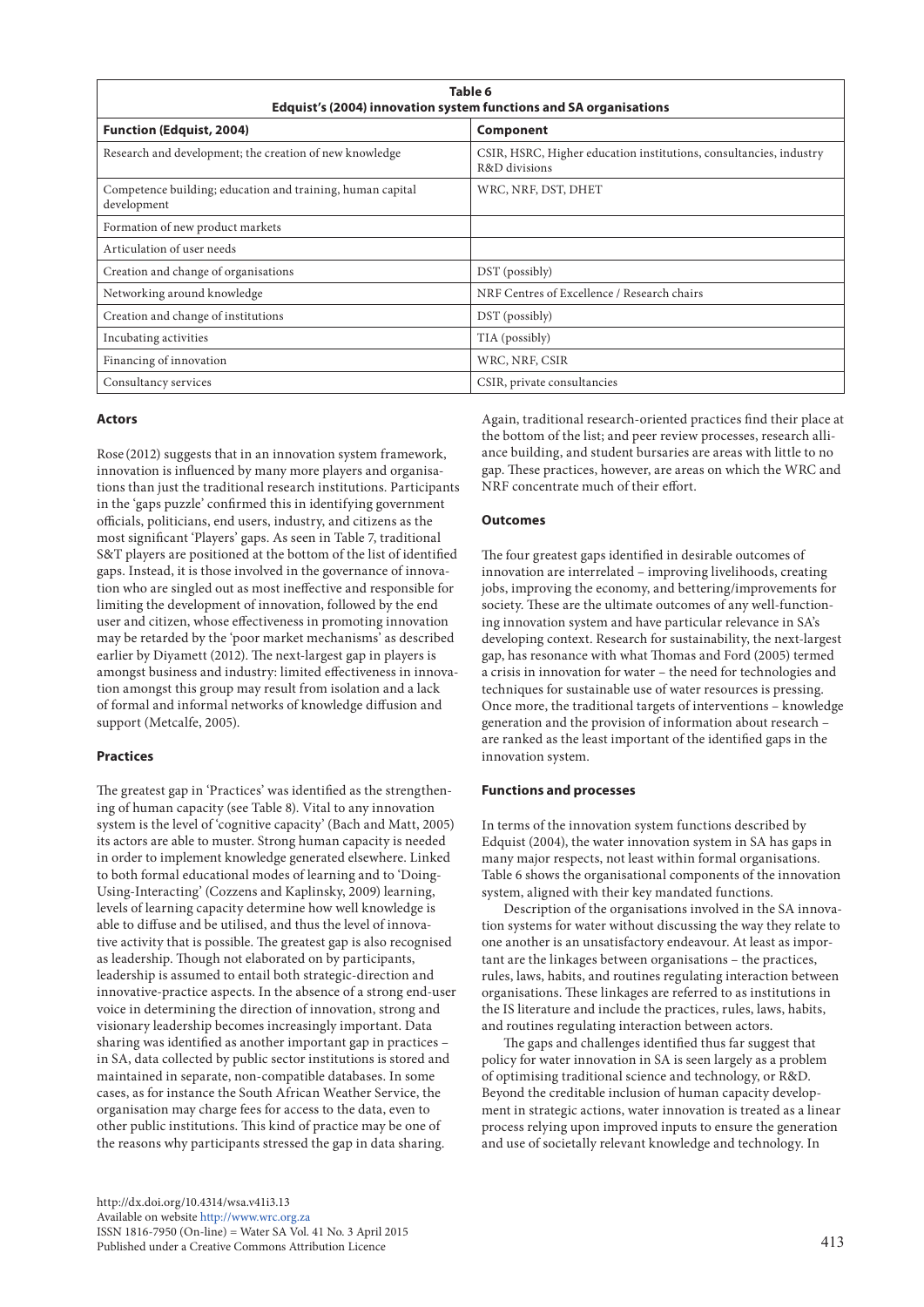broad outline, this corresponds to the neoclassical model of innovation policy: linear, R&D focused, and confined to traditional research partners. Although nationally there are efforts to build a strong system of innovation, much of the actual policy action does little more than pay lip service to innovation systems thinking, relying upon traditional, R&D-based action in practice. The gaps seen as least significant by participants in the 'gaps puzzle' are also the areas of focus of many of the strategy documents for the DST, WRC and other government organisations. There is a disconnect between what researchers and practitioners see as important gaps in the sector and what innovation policies and policy-makers seek to address in SA. The underlying assumptions of actions focused on financing R&D, on disseminating information about science to the public, and on linkage-building between traditional partners, are the assumptions that knowledge is easily transferable and that innovation is linear and characterised essentially by market failure. They are the assumptions, in other words, of the neoclassical paradigm of innovation thinking. The real gaps in the innovation systems for water in SA, as identified by practitioners and researchers in the sector, are consistent with innovation systems theory; they relate to a far broader set of actors than the neoclassical approach encompasses and include a very different set of practices than traditional R&D. The desired outcomes are not simply the production of knowledge, but the meeting of society's needs, development and sustainability. Filling these gaps will require a different policy approach, which complements the emphasis placed on science and technology in the past.

# **CONCLUSION**

South Africa's expenditure in R&D has increased significantly since 2001. Recent reports indicate a consistent investment of 0.76% of GDP in R&D over the last 3 years, largely by public funding (45.4%) in 2012/13, while the business sector funded 38.3% in the same period (DST, 2014). Furthermore, the Ten-Year Innovation Plan (DST, 2008) and the National Development Plan (RSA, 2012), signal a national intent to build R&D policies, to improve investments that will meet the 'grand challenges' facing the country and to grow the knowledge economy. Scientometric evidence shows that South African researchers are actively engaged in the generation of a diverse range of knowledge in water-related fields, whose collective contribution to water knowledge ranks 19<sup>th</sup> in the world (Pouris, 2013).

Nevertheless, evidence from this research suggests that current innovation policies are not yet effective in changing practices, outcomes and impacts on the knowledge economy, and in meeting the developmental agenda. The gap between the intentions of forward-thinking innovation policy and the realities confronting research and researchers is wide, and remains a significant challenge. Efforts to build a system of innovation are clear, but actual policy action does little to encourage innovation systems thinking, but rather relies on traditional, R&D-based action in practice. Local government and other state players fail to create an enabling environment to test, pilot and diffuse new water-related solutions. In response, a new level of stimulation is required from the major players in the innovation system – the NRF, TIA, WRC and DST – that need to stimulate the coordination and alignment of their actions within an acceptable and appropriate innovation systems framework. The challenge could easily overwhelm current resources and capacity, particularly since the development of a progressive innovation programme continues to be distorted

by Apartheid legacies and the inability of various government institutions to create an environment for the development of learning capacity and skills required to support an innovation system.

The course of action is to strengthen and rethink more innovative ways to determine needs, co-ordinate activities, build better linkages between researchers, business, industry and end-users, and actively seek opportunities to co-fund research options. It requires policy to be directed at strengthening the entire innovation chain from conceptual stage to market, while at the same time meeting social development needs. None of this innovative potential takes place without enabling and supporting strong leadership and risk-taking in water science and technology. The implications of our study suggest that major needs for the water sector include: the promotion of knowledge-related infrastructure and data sharing; a reorganization of the research environment within universities; strengthening funding for entrepreneurship and support for infant enterprises; creating centres of competency with strong industrial-design and economic- and market analysis capabilities; and the retention of post-doctoral students through improved and longer-term funding to sustain longer-term research activities.

# **ACKNOWLEDGEMENTS**

This publication was based on the Water Research Commission administered project K5/2258 which was funded by the Department of Science and Technology. The project leaders are grateful for the contributions of the reference group members; to those who participated in small group discussions; and to those who willingly participated in the surveys. The authors are grateful for the recommendations made by the three reviewers.

# **REFERENCES**

- ARROW KJ (1962) *Economic Welfare and the Allocation of Resources for Invention, the Rate and Direction of Incentive Activity.* Princeton University Press, Princeton.
- BACH L and MATT M (2005) From economic foundations to S&T policy tools: a comparative analysis of the dominant paradigms. In: Llerena P and Matt M (eds) *Innovation Policy in a Knowledge-Based Economy* (1<sup>st</sup> edn). Springer, Berlin. 17-46.
- CHAMINADE C, LUNDVALL B, VANG J and JOSEPH KJ (2009) Designing innovation policies for development: towards a systemic experimentation-based approach. In: Lundvall B, Vang J, Joseph KJ and Chaminade C (ed.) *Handbook of Innovation Systems and Developing Countries*. Edward Elgar, Cheltenham. 360–379.
- COHENDET P and MEYER-KRAHMER F (2005) Technology policy in the knowledge-based economy. In: Llerena P and Matt M (ed.) *Innovation Policy in a Knowledge-Based Economy.* Springer, Berlin. 75–112.
- COZZENS SE and KAPLINSKY R (2009) Innovation, poverty and inequality: cause, coincidence, or co-evolution. In: Lundvall B, Vang J, Joseph KJ, Chaminade C (ed.) *Handbook of Innovation Systems and Developing Countries.* Edward Elgar, Cheltenham. 57–83.
- DAVID P (1993) Intellectual property institutions and the panda's thumb: Patents, copyrights, and trade secrets in economic theory and history. In: Wallerstein M, Mogee M and Schoen R (ed.) *Global Dimensions of Intellectual Property Rights in Science and Technology*. National Academy Press, Washington, DC.
- DIYAMETT BD (2012) Building systems of innovation in an African setting: the cluster initiative development approach. In: Muchie M and Baskaran A (ed.) *Challenges of African Transformation: Exploring through Innovation Approach.* Africa Institute of South Africa / Institute for Economic Research on Innovation, Pretoria. 129–148.

http://dx.doi.org/10.4314/wsa.v41i3.13 Available on website <http://www.wrc.org.za> ISSN 1816-7950 (On-line) = Water SA Vol. 41 No. 3 April 2015 Published under a Creative Commons Attribution Licence